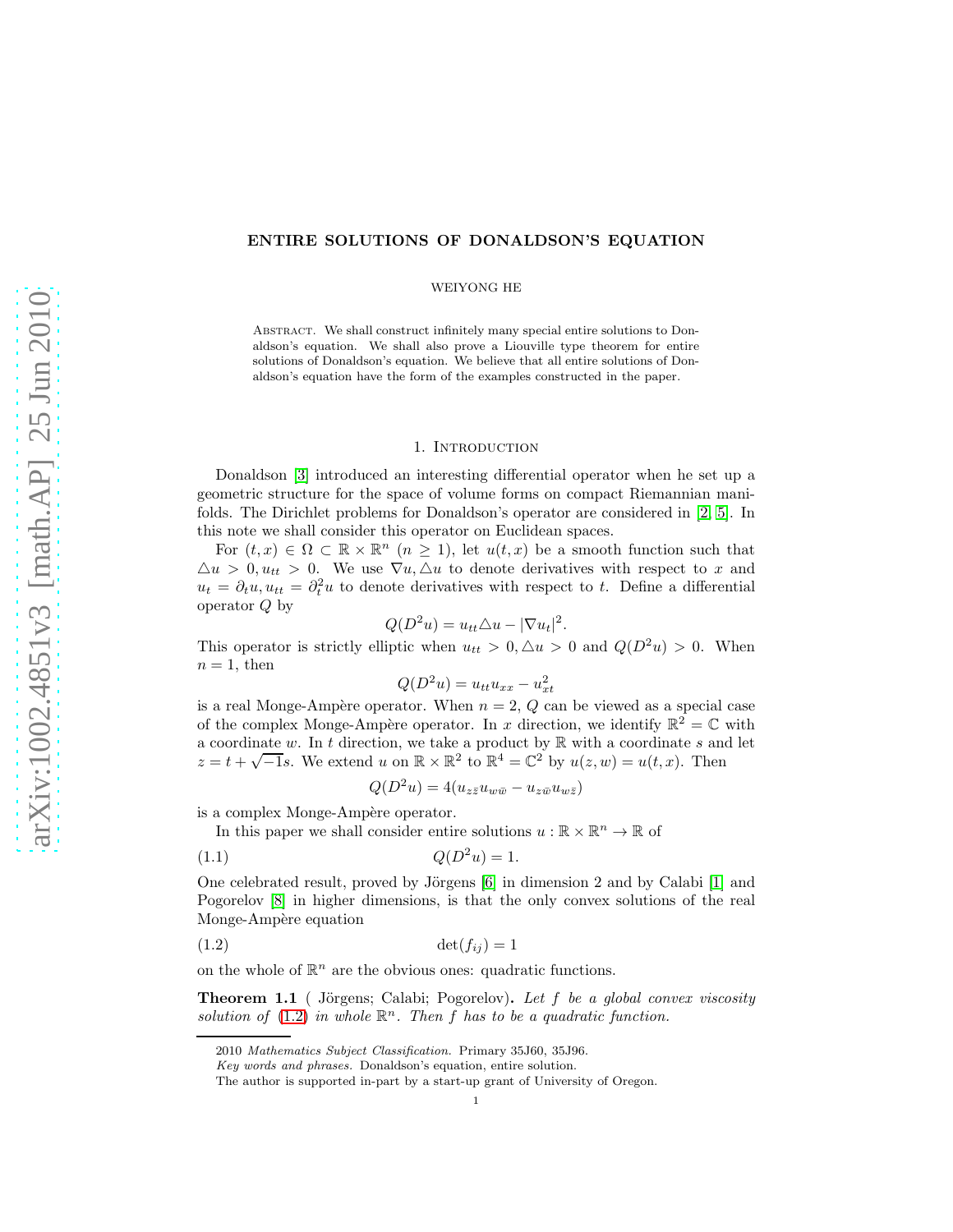#### 2 WEIYONG HE

One can also ask similar questions for the complex Monge-Ampère equations for plurisubharmonic functions. Let  $v : \mathbb{C}^n \to \mathbb{R}$  be a strictly plurisubharmonic function such that  $(v_{i\bar{j}}) > 0$ , which satisfies

<span id="page-1-0"></span>
$$
(1.3) \qquad \qquad \det(v_{i\bar{j}}) = 1.
$$

The similar results as Theorem [1.1](#page-0-1) for the complex Monge-Ampère equation  $(1.3)$  or Donaldson's equation  $(1.1)$   $(n > 1)$  are not known. For the complex Monge-Ampère equation, LeBrun [\[7\]](#page-3-6) investigated the Euclidean Taub-NUT metric constructed by Hawking  $[4]$  and proved that it is a Kähler Ricci-flat metric on  $\mathbb{C}^2$  but non-flat metric. His example provides a nontrivial entire solution of the complex Monge-Ampère equation. We shall construct infinitely many solutions for Donaldson's equation [\(1.1\)](#page-0-2), which are nontrivial solutions in the sense that  $u_{tt}$  is a constant, but  $\Delta u$ ,  $\nabla u_t$  are both not constant. However, when  $n = 2$ , the Kähler metrics corresponding to these examples are the Euclidean metric on  $\mathbb{C}^2$ . We shall prove a Liouville type theorem for Donaldson's equation  $(1.1)$ , which says  $u_{tt}$  has to be a constant provided some restriction on  $u_{tt}$ . Our proof relies on a transformation introduced by Donaldson [\[3\]](#page-3-0). We then ask if all solutions of  $(1.1)$  satisfy that  $u_{tt}$ is a constant; this would characterize all entire solutions of [\(1.1\)](#page-0-2) if confirmed.

Acknowledgement: I am grateful to Prof. Xiuxiong Chen and Prof. Jingyi Chen for constant support and encouragements. I benefit from conversations with Prof. Pengfei Guan about the complex Monge-Ampère equations and I would like to thank him. I would also like to thank the referee for valuable suggestions and comments, and for spotting a minor error in the computation of the examples in Section 2 in a previous version of the paper.

### 2. Examples of entire solutions

In this section we shall construct infinitely many nontrivial solutions of  $(1.1)$ and [\(1.3\)](#page-1-0). First we consider [\(1.1\)](#page-0-2). Let  $u_{tt} = 2a$  for some  $a > 0$  and  $u(0, x) =$  $g(x), u_t(0, x) = b(x)$ . Then

(2.1) 
$$
u(t,x) = at^2 + tb(x) + g(x).
$$

If u solves  $(1.1)$ , then

<span id="page-1-1"></span>
$$
2a(t\triangle b + \triangle g) - |\nabla b|^2 = 1.
$$

It follows that

$$
\triangle b = 0, \triangle g = \frac{1}{2a} \left( 1 + |\nabla b|^2 \right).
$$

So we shall construct the examples as follows. Let  $b = b(x_1, x_2, \dots, x_n)$  be a harmonic function in  $\mathbb{R}^n$ . Define

<span id="page-1-2"></span>
$$
h(x) = (1 + |\nabla b|^2)/2a.
$$

Consider the following equation for  $g(x)$ 

 $\triangle q = h(x).$ 

Note that we can write  $g = b^2(x)/4a + f$  for some function f such that  $\Delta f = 1$ . We can summarize our results above as follows.

**Theorem 2.1.** Let u be the form of  $(2.1)$  such that b is a harmonic function and g satisfies  $(2.2)$ , then u is an entire solution of  $(1.1)$ . Moreover, any entire solution of  $(1.1)$  with  $u_{tt} = const$  has the form of  $(2.1)$ .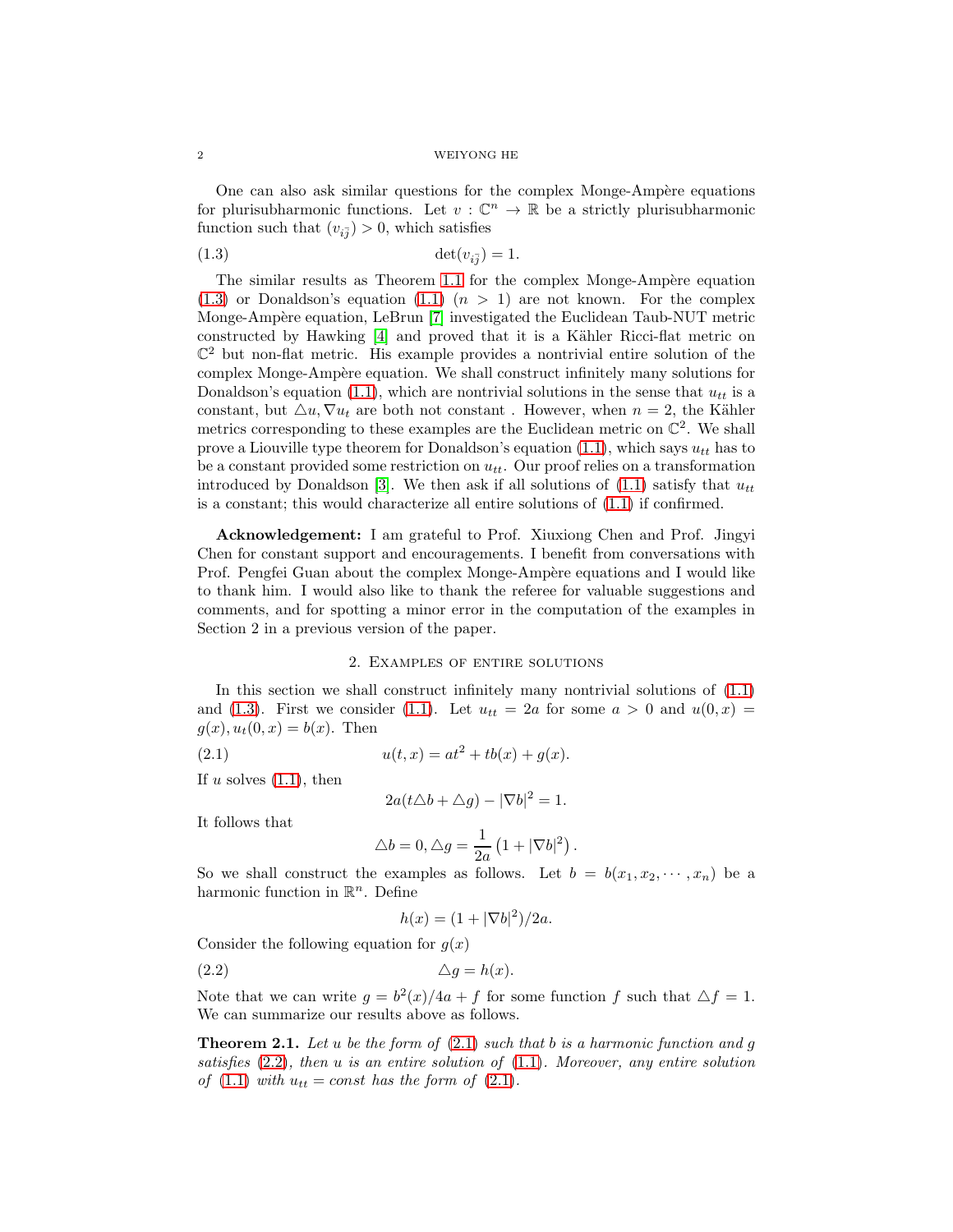When  $n = 2$ , the examples also provide solutions of the complex Monge-Ampère equation [\(1.3\)](#page-1-0). Actually let  $u(z, w) : \mathbb{C}^2 \to \mathbb{R}$  be a solution of (1.3). If  $u_{z\overline{z}} = a$  for some constant  $a > 0$ , it is not hard to derive that

(2.3) 
$$
u(z, w) = az\overline{z} + f(z, \overline{z}) + zb(w, \overline{w}) + \overline{z}\overline{b}(w, \overline{w}) + g(w, \overline{w})
$$

such that

$$
\frac{\partial^2 f}{\partial z \partial \overline{z}} = \frac{\partial^2 b}{\partial w \partial \overline{w}} = 0, \frac{\partial^2 g}{\partial w \partial \overline{w}} = \frac{1}{a} \left( 1 + \left| \frac{\partial b}{\partial \overline{w}} \right|^2 \right).
$$

However these examples are all trivial solutions of the complex Monge-Ampère equation in the sense that the corresponding Kähler metrics are flat.

# 3. A Liouville Type Theorem

In this section we shall prove a Liouville type result for solutions of [\(1.1\)](#page-0-2). We shall describe a transformation introduced by Donaldson [\[3\]](#page-3-0), which relates the solutions of [\(1.1\)](#page-0-2) with harmonic functions. Using this transformation, Theorem [3.1](#page-2-0) follows from the standard Liouville theorem for positive harmonic functions.

<span id="page-2-0"></span>**Theorem 3.1.** Let u be a solution of [\(1.1\)](#page-0-2) with  $u_{tt} > 0$ . For any  $x \in \mathbb{R}^n$ , if  $u_{tt}(t, x)dt^2$  defines a complete metric on  $\mathbb{R} \times \{x\}$ , then  $u_{tt}$  is a constant. In particular, it has the form of  $(2.1)$  such that b is a harmonic function and g satisfies [\(2.2\)](#page-1-2).

*Proof.* For any x fixed, let  $z = u_t(t, x)$ . Then  $\Phi : (t, x) \to (z, x)$  gives a transformation since  $u_{tt} > 0$  and the Jacobian of  $\Phi$  is always positive. In particular, when  $u_{tt}(x,t)dt^2$  is a complete metric on  $\mathbb{R}\times\{x\}$ ,  $\Phi:(t,x)\to(z,x)$  is a diffeomorphism from  $\mathbb{R} \times \mathbb{R}^n$  to  $\mathbb{R} \times \mathbb{R}^n$ . For x fixed, there exists a unique  $t = t(z, x)$  such that  $z = u_t(t, x)$ . Define a function  $\theta(z, x) = t(z, x)$ . We claim that  $\theta$  is a harmonic function in  $\mathbb{R} \times \mathbb{R}^n$ . The identity  $z = u_t(\theta, x)$  implies

$$
\frac{\partial \theta}{\partial x_i} u_{tt} + u_{tx_i} = 0, u_{tt} \frac{\partial \theta}{\partial z} = 1.
$$

It then follows that

$$
u_{tt}\frac{\partial^2 \theta}{\partial x_i^2} + 2u_{ttx_i}\frac{\partial \theta}{\partial x_i} + u_{ttt}\left(\frac{\partial \theta}{\partial x_i}\right)^2 + u_{tx_ix_i} = 0,
$$
  

$$
u_{tt}\frac{\partial^2 \theta}{\partial z^2} + \frac{u_{ttt}}{u_{tt}^2} = 0.
$$